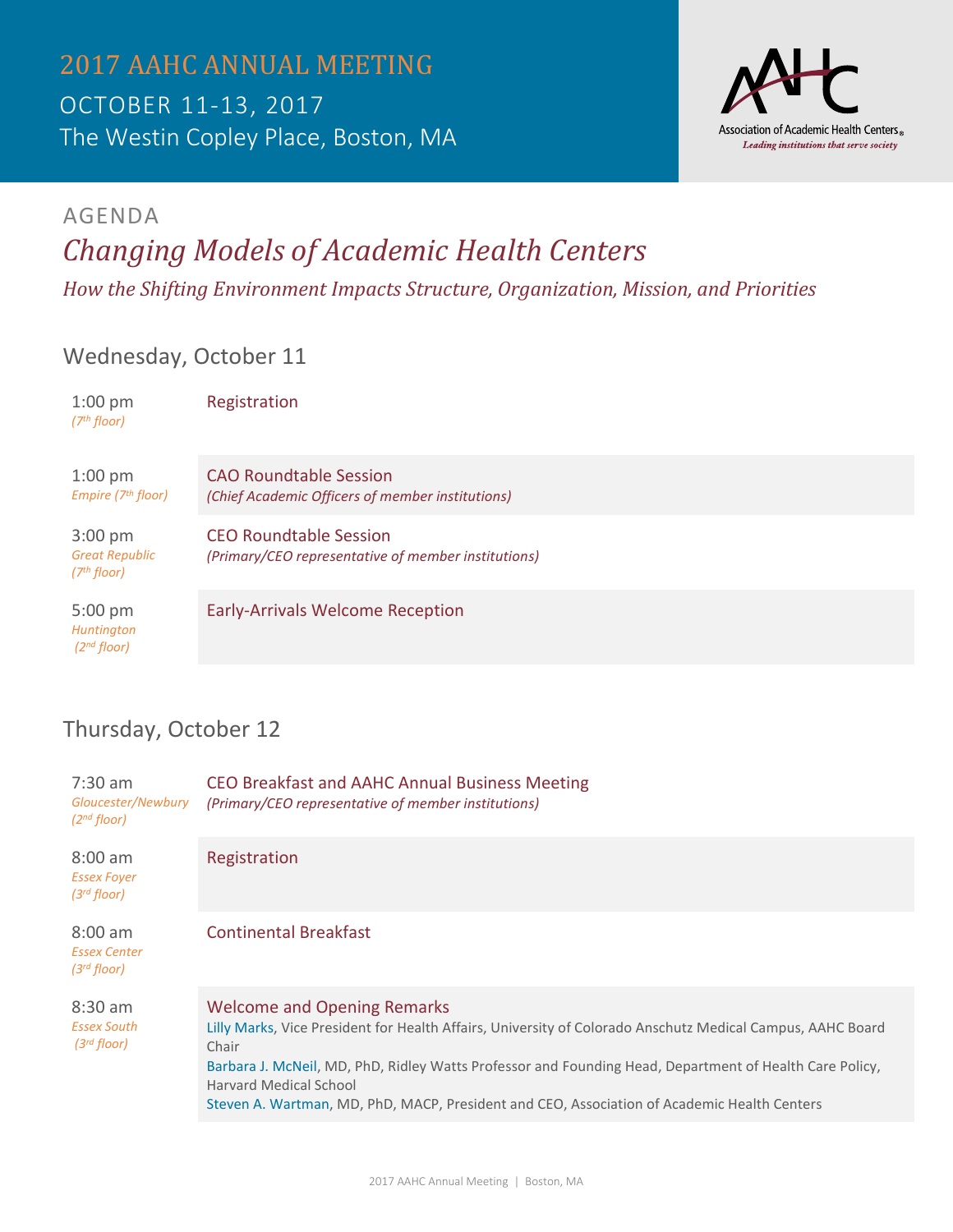# 2017 AAHC ANNUAL MEETING OCTOBER 11-13, 2017 The Westin Copley Place, Boston, MA



| $9:00$ am                                           | Vital Directions for Health and Healthcare in Uncertain Times: Implications for Academic<br><b>Health Centers</b><br>Victor J. Dzau, MD, President, National Academy of Medicine                                                                                                                                                                                                                                                                                                                                                           |
|-----------------------------------------------------|--------------------------------------------------------------------------------------------------------------------------------------------------------------------------------------------------------------------------------------------------------------------------------------------------------------------------------------------------------------------------------------------------------------------------------------------------------------------------------------------------------------------------------------------|
| 10:00 am                                            | <b>Break</b>                                                                                                                                                                                                                                                                                                                                                                                                                                                                                                                               |
| 10:30 am                                            | Confronting the Challenges in Training the Healthcare Providers of the Future<br>H. Dele Davies, MD, Vice Chancellor for Academic Affairs, University of Nebraska Medical Center<br>Stephanie Gardner, PharmD, EdD, Interim Chancellor, Senior Vice Chancellor for Academic Affairs & Provost,<br>University of Arkansas for Medical Sciences<br>Louise Veselicky, DDS, MDS, MEd, Associate Vice President for Academic Affairs, West Virginia University<br><b>Health Sciences</b>                                                        |
| 11:30 am                                            | The Value Proposition for an Integrated Academic Health Center: Leveraging Research and<br><b>Other Missions</b><br>Richard S. Larson, MD, PhD, Executive Vice Chancellor, University of New Mexico Health Sciences Center                                                                                                                                                                                                                                                                                                                 |
|                                                     | New Coalitions in a Changing World<br>J.J. (Hans) Meij, PhD, Executive Director, Melbourne Academic Center for Health                                                                                                                                                                                                                                                                                                                                                                                                                      |
| 12:30 pm<br><b>Essex Center</b><br>$(3^{rd}$ floor) | Lunch                                                                                                                                                                                                                                                                                                                                                                                                                                                                                                                                      |
| $1:30$ pm                                           | Jefferson Medical Oncology: Transformation Built Upon Access<br>Andrew E. Chapman, DO, FACP, Chief Cancer Services, Sidney Kimmel Cancer Center, Thomas Jefferson<br>University<br>Valerie P. Csik, MPH, CPPS, Project Director for Practice Transformation, Sidney Kimmel Cancer Center,<br>Thomas Jefferson University                                                                                                                                                                                                                   |
|                                                     | Arkansas e-Link: The Statewide Telemedicine Network<br>Curtis Lowery, MD, Maternal-Fetal Medicine, Professor and Chair, University of Arkansas for Medical Sciences                                                                                                                                                                                                                                                                                                                                                                        |
| $2:45$ pm<br>Essex South<br>$(3^{rd}$ floor)        | <b>Breakout Sessions</b><br>AAHCI Aligned Institutional Mission (AIM) Program™<br>Facilitator: Howard J. Federoff, MD, PhD, Vice Chancellor, Health Affairs, CEO, UCI Health System, University<br>of California, Irvine<br>Nancy W. Dickey, MD, President Emeritus, Texas A&M Health Science Center, Department Head, Texas A&M<br>College of Medicine Department of Primary Care Medicine, Executive Director, A&M Rural & Community<br>Health Institute<br>Dan Rahn, MD, Former Chancellor, University of Arkansas for Medical Sciences |
| <b>Essex NW&amp;NC</b><br>$(3^{rd}$ floor)          | Thought Leadership Institute Program<br>Facilitator: Lilly Marks, Vice President for Health Affairs, University of Colorado Anschutz Medical Campus,<br><b>AAHC Board Chair</b><br>Peter J. Embi, MD, MS, FACP, FACMI, President/CEO, Regenstrief Institute, Inc.<br>Richard Shannon, MD, Executive Vice President, Health Affairs, University of Virginia                                                                                                                                                                                 |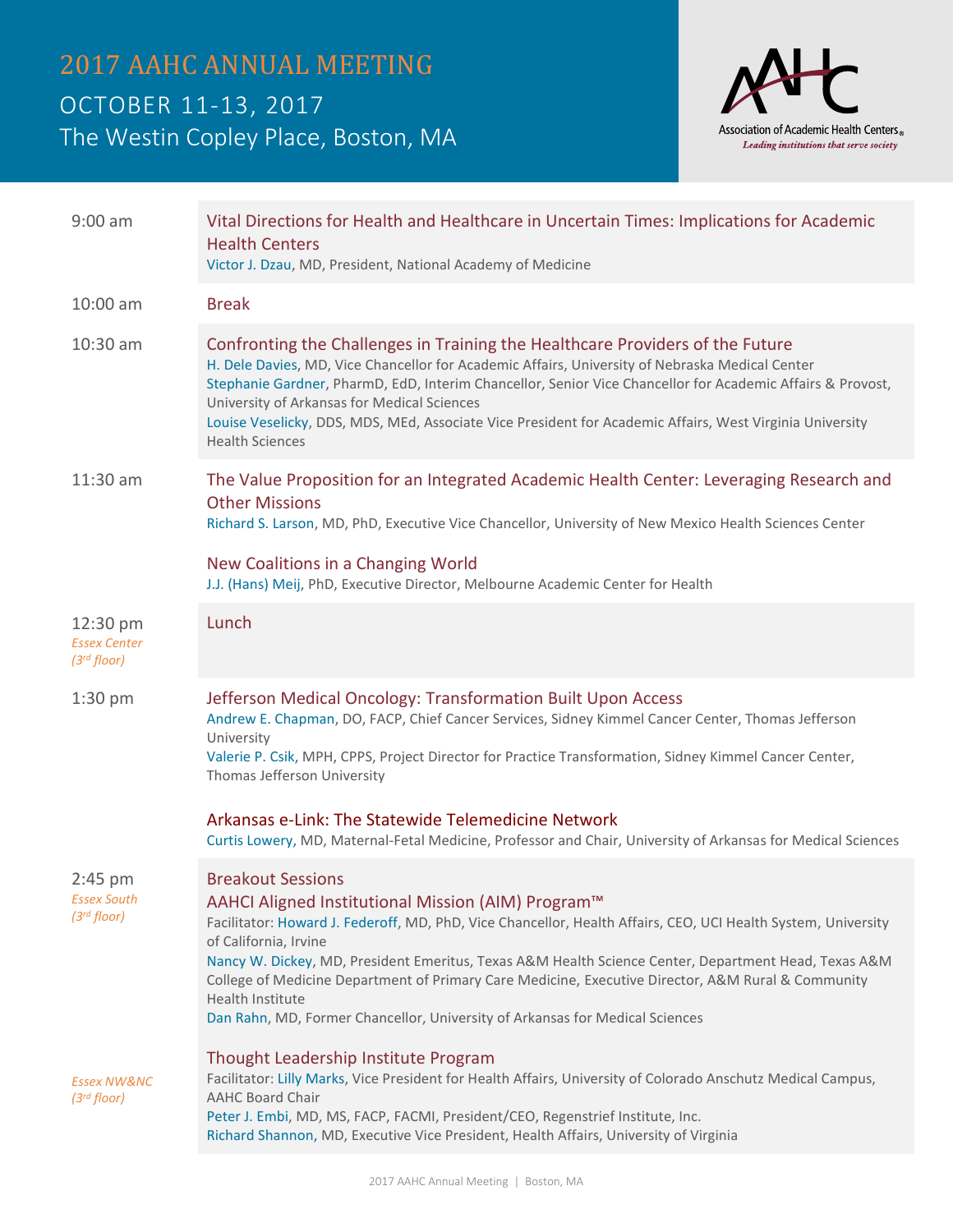

| $4:15$ pm                                                                  | <b>Break</b>                                                                                                                                                                    |
|----------------------------------------------------------------------------|---------------------------------------------------------------------------------------------------------------------------------------------------------------------------------|
| $4:30 \text{ pm}$                                                          | What Policy Uncertainty Means for Academic Health Centers<br>David M. Cutler, PhD, Otto Eckstein Professor of Applied Economics, Department of Economics, Harvard<br>University |
| $5:30 \text{ pm}$<br>Gloucester/Newbury<br>/Huntington<br>$(2^{nd}$ floor) | <b>Reception and Dinner</b>                                                                                                                                                     |

### Friday, October 13

| $7:30$ am<br><b>Essex Center</b><br>$(3^{rd}$ floor)     | <b>Continental Breakfast</b>                                                                                                                                                                                                                                                                                                                                                                                  |
|----------------------------------------------------------|---------------------------------------------------------------------------------------------------------------------------------------------------------------------------------------------------------------------------------------------------------------------------------------------------------------------------------------------------------------------------------------------------------------|
| $8:00$ am<br><b>Essex South</b><br>$(3^{rd}$ floor)      | Current State of U.S. Healthcare Policy<br>Ezekiel J. Emanuel, MD, PhD, Vice Provost for Global Initiatives, the Diane v.S. Levy and Robert M. Levy<br>University Professor, Chair of the Department of Medical Ethics and Health Policy, University of Pennsylvania                                                                                                                                          |
| $9:00$ am                                                | <b>Government Relations Update</b><br>Sue Huppert, Chief of External and Governmental Affairs, Des Moines University-Osteopathic Medical Center<br>Brian D. Rye, CFA, Senior Healthcare Policy Analyst, Bloomberg Intelligence                                                                                                                                                                                |
| $10:00$ am                                               | <b>Break</b>                                                                                                                                                                                                                                                                                                                                                                                                  |
| $10:00$ am<br><b>Essex NW&amp;NC</b><br>$(3^{rd}$ floor) | <b>Government Relations Network Session</b><br>(Government Relations representatives of member institutions)                                                                                                                                                                                                                                                                                                  |
| 10:30 am                                                 | A Governance Model for a Shared Academic Health Center: A Partnership Among Greenville<br>Health System, Clemson University, Furman University, and University of South Carolina<br>Brenda J. Thames, EdD, Executive Vice President and Provost, Greenville Health System, Health Science Center<br>Cindy N. Youssef, MA, Director, Graduate Medical Education and Academic Affairs, Greenville Health System |
| $11:30$ am                                               | <b>Post-Meeting Considerations</b><br>Steven A. Wartman, MD, PhD, MACP, President and CEO, Association of Academic Health Centers                                                                                                                                                                                                                                                                             |
| $12:00 \text{ pm}$                                       | Adjourn                                                                                                                                                                                                                                                                                                                                                                                                       |